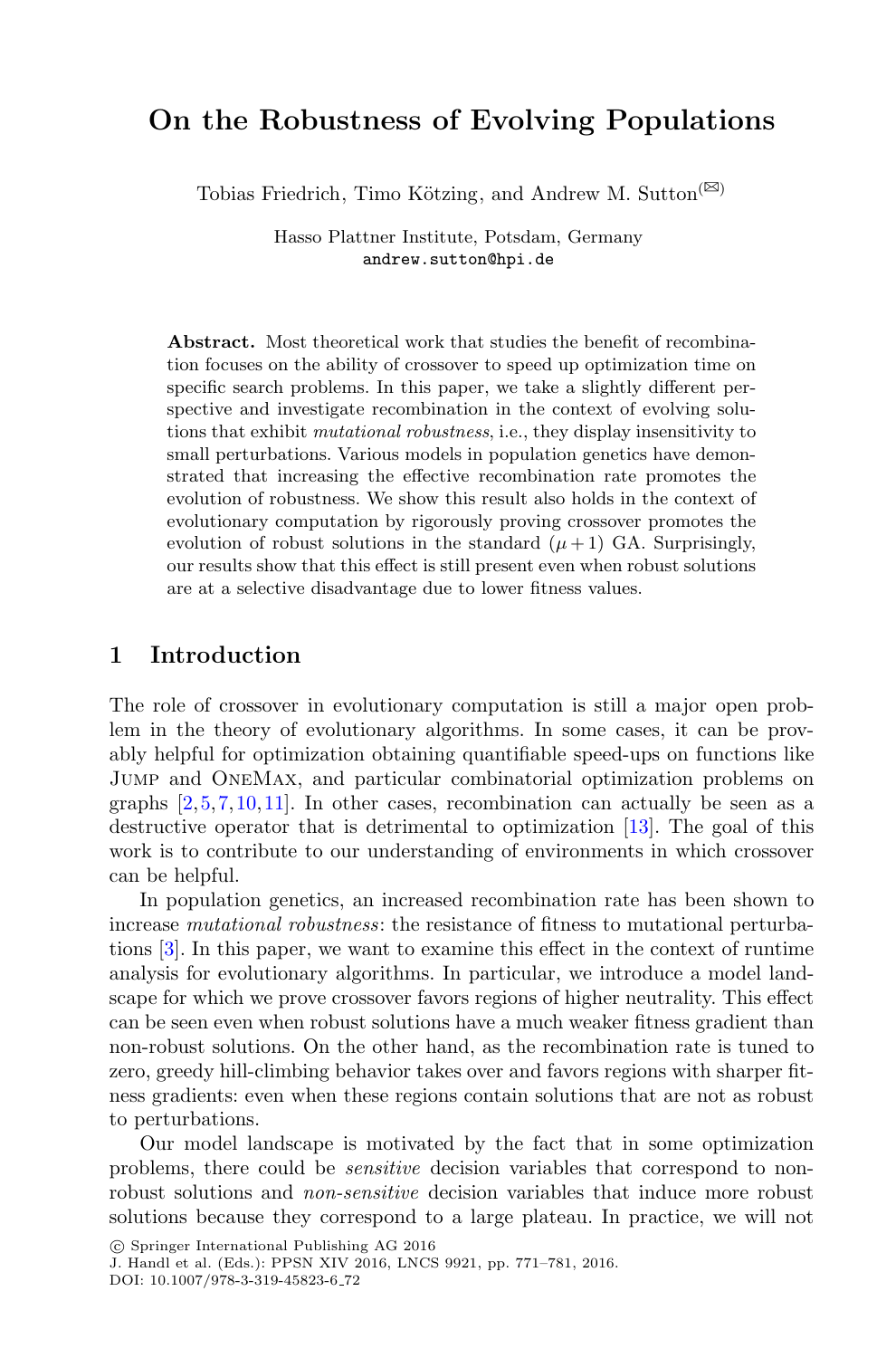know where these sensitive and non-sensitive variables are. However, our results suggest that if they exist, then using crossover tends to favor these more robust solutions even when they are at a fitness disadvantage.

## <span id="page-1-1"></span>**1.1 Visualizing the Evolution of Robustness**

We begin with a simple visualization that gives an intuition for why high crossover rates favor robust solutions. The purpose of this short section is to gain some geometric insight into the proofs contained in Sects. [2](#page-2-0) and [3.](#page-4-0) We consider an extension of the cycle  $\mathbb{Z}_n$  to a cylinder (formally  $\mathbb{Z}_n^2$ , but without the added wrap-around in the second dimension). We consider all individuals at the "bottom" of the cylinder to have a small fitness of, say, 5. Fitness grows "upward", but only on certain paths (i.e., for certain x-values). We consider the case of one wide path and many narrow paths. Figure [1](#page-1-0) depicts this fitness landscape (darker colors indicate higher fitness). Maximal fitness can be achieved for all maximal  $y$  values. We assume that fitness grows more quickly along narrow paths, by a factor of 1.1. Individuals not on any paths with x-value larger than 0 are dead.

To formulate a simple illustrative example of how recombination can favor robust optimization we present the following short experiment (details omitted due to space constraints) to motivate the rest of the paper. We construct a cylinder of size  $10^2 \times 10^4$ ; the wide path has a width of 10 and there are 14 evenly-spaced narrow paths. We consider a  $(\mu + \lambda)$  GA with  $\mu = 50$  and  $\lambda = 250$ evolving on this fitness landscape. During a run, populations with high crossover rates favor the wide path, focusing on the middle of the wide path. On the other hand, mainly asexually reproducing populations favor narrow paths.

Now consider the case where the fitness landscape changes dynamically, but rarely. More precisely, we consider a random shift of the complete fitness landscape in x-direction by  $\pm 2$  after 6000 iterations, simulating a small but



<span id="page-1-0"></span>**Fig. 1.** Left: landscape with many paths leading to the global optimum on the cylinder. Right: prob. GA w/recombination rate  $p_r$  does not get extinct during optimization.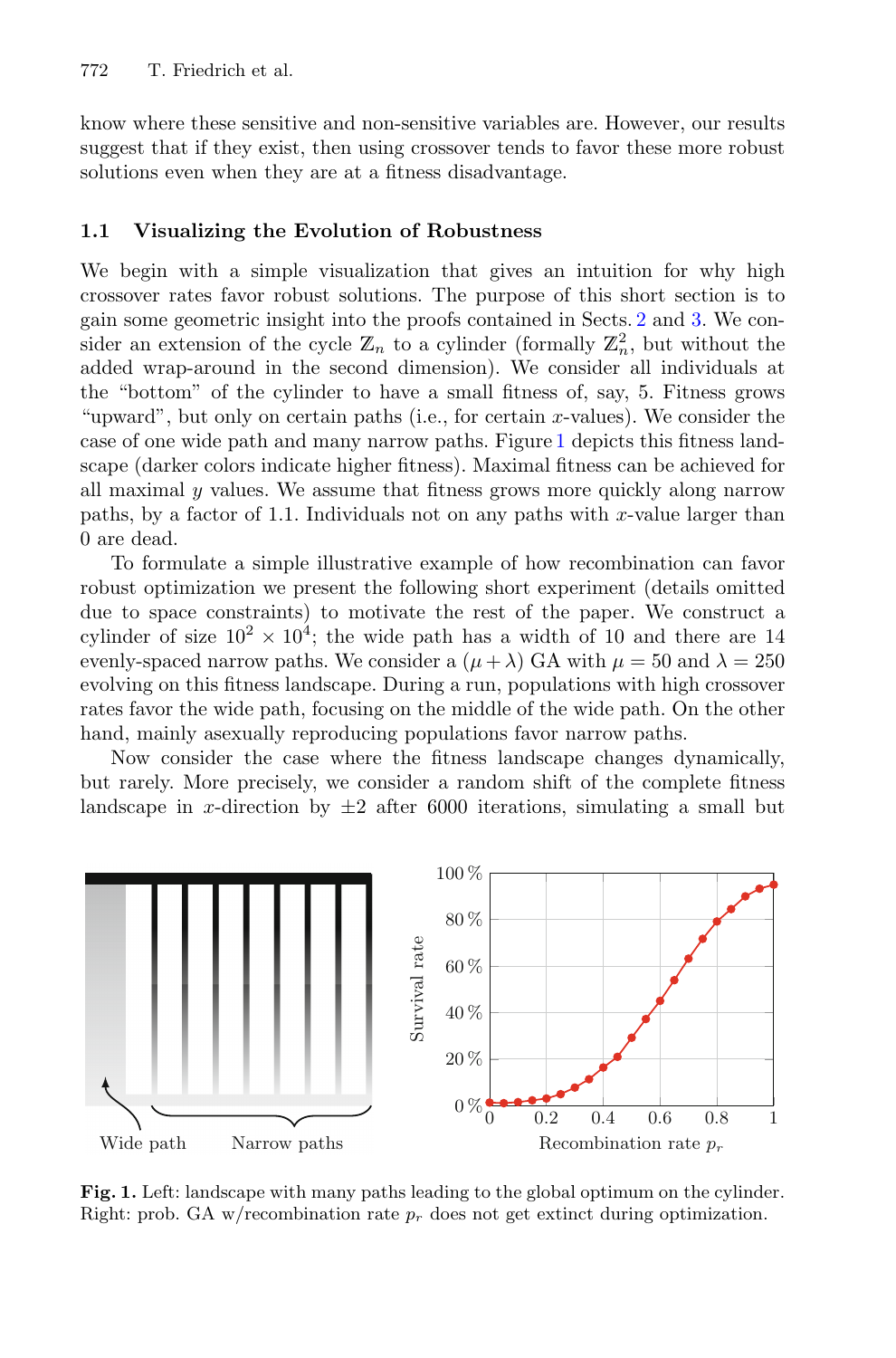significant change in the environment. Populations that exclusively focus on climbing narrow paths will go extinct when the dynamic change of the fitness landscape occurs; populations not too close to the edge of the wide path will survive.

We plot the ratio of populations going extinct before reaching the top  $y$ value, in dependence on the crossover rate  $p_r$  (Fig. [1,](#page-1-0) right). As we can see, with growing crossover rate, it is more and more likely that a population survives and reaches the optimum, due to choosing the wide path to walk up instead of the narrow paths. In particular, an asexually reproducing population will go extinct with high probability, while a population employing crossover in every iteration will go extinct with only very low probability.

## <span id="page-2-0"></span>**2 Preliminaries**

We now turn to a more formal analysis in order to prove rigorous statements about how robustness can evolve using recombination. Our aim is to construct a pseudo-Boolean function  $f: \{0,1\}^n \to \mathbb{R}$  that is structurally similar to the landscape in Fig. [1,](#page-1-0) but is somewhat easier to work with mathematically. In particular, we want to define a function that has a set of solutions corresponding to a "wide path", on which each level has an exponential number of solutions, and a collection of sets corresponding to "narrow paths" where there is only a small plateau (each fitness level has only a polynomial number of solutions). We also require the fitness values of the wide path to have a gradual slope, whereas the fitness values of narrow paths have a sharper slope.

Let  $n = 2^k$  for some  $k \in \mathbb{N}$ . We partition a bitstring  $x \in \{0,1\}^n$  into three consecutive segments of length k, length  $n/2$ , and length  $(n/2 - k)$ .

$$
\underbrace{x_1 \dots x_k}_{\text{first segment}} \underbrace{x_{k+1} \dots x_{k+n/2}}_{\text{second segment}} \underbrace{x_{k+n/2+1} \dots x_n}_{\text{third segment}}.
$$

Denote  $[x]_1 = (x_1 x_2 \cdots x_k)$  as the length-k string corresponding to the first segment substring of x. Similarly,  $[x]_2$  and  $[x]_3$  are the length- $n/2$  and length- $(n/2 - k)$  strings formed from the second and third segments of x.

We say that a bit string is *on the wide path* iff the first segment is all 0s. We fix a set  $H = \{h_1, h_2, \ldots, h_{n/2}\}\$  of  $n/2$  unique bit strings of length  $n/2$ . We say a bitstring is *on a narrow path* if (1) it contains at least log k 1s in the first segment, and  $(2)$  the substring in its second segment belongs to H. The first condition ensures adequate separation from the wide path; the second condition defines a collection of subspaces of  $\{0,1\}^n$  that contain each narrow path. Formally, we define the set W of wide-path solutions as  $W = \{x \in \{0,1\}^n : x_1 = \cdots = x_k = 0\}$ and the set N of narrow-path solutions as  $\mathcal{N} = \{x \in \{0,1\}^n : x_1 + \cdots + x_k \geq 1\}$  $\log k \wedge [x]_2 \in H$ . Each narrow path is associated with a unique  $h_i \in H$ .

To provide a concrete definition of the set  $H$  of narrow path keys, we employ the concept of Hadamard codes [\[1](#page-9-4)]. Our motivation is that Hadamard codes provide a clean way of ensuring the narrow paths are sufficiently distant from one another, while simplifying many of the proofs.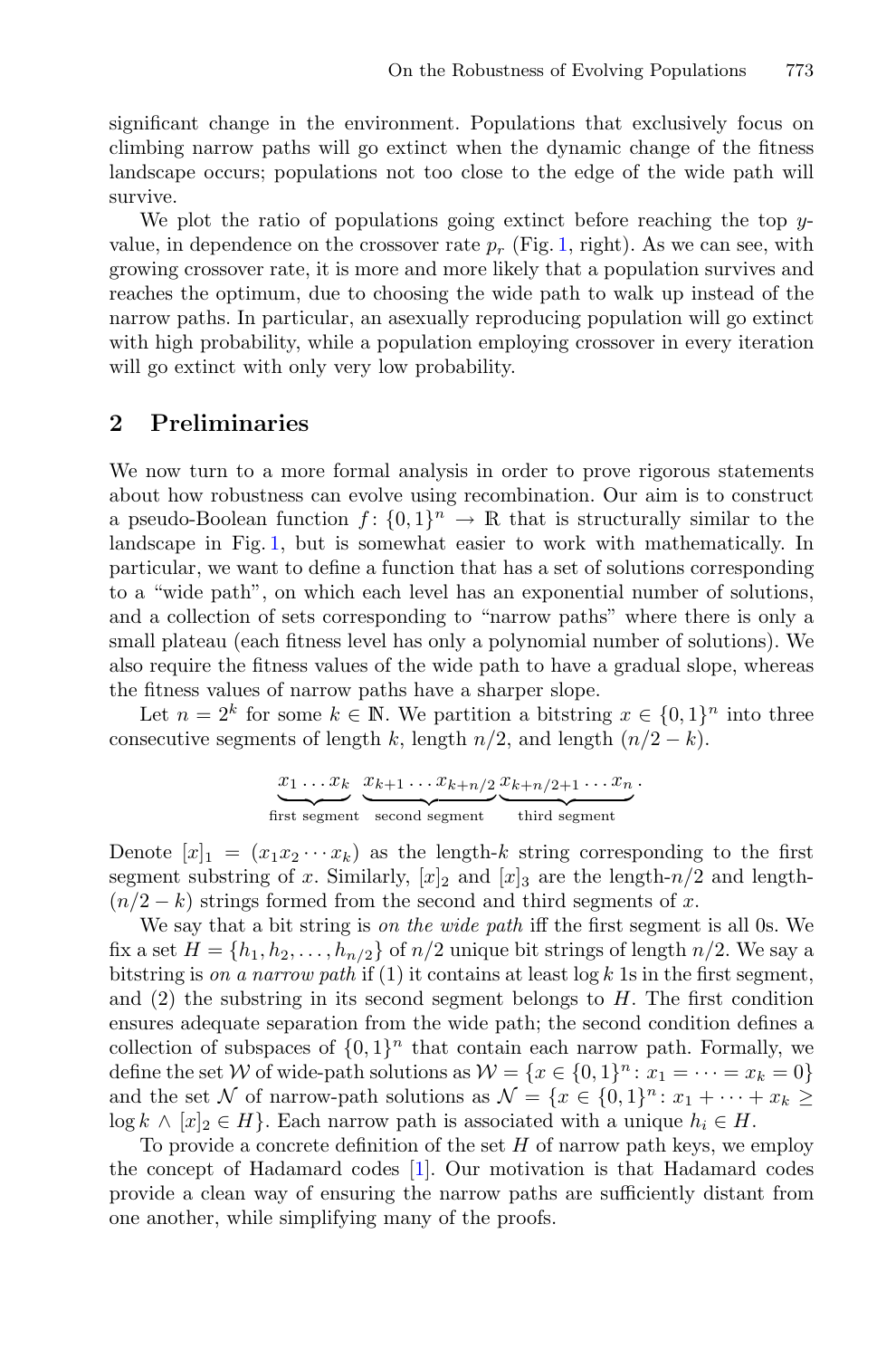A Hadamard code is an error-correcting linear code over binary strings. For our setting, we consider the set of dimension  $k - 1$  Hadamard codes of length  $2^{k-1} = n/2$ . To construct this code, we define the inner product between two length k – 1 bitstrings x and y as  $\langle x, y \rangle = \sum_{i=1}^{k-1} x_i y_i \pmod{2}$ . Let  $\sigma: \{1, \ldots, 2^{k-1}\} \to \{0, 1\}^{k-1}$  be a bijection. Then, for each  $i \in \{1, \ldots, 2^{k-1}\},$ the *i*-th codeword is the string  $h_i \in \{0,1\}^{2^{k-1}}$  such that  $h_{ij} = \langle \sigma(i), \sigma(j) \rangle$  for all  $j \in \{1, \ldots, 2^{k-1}\}$ . There are hence  $2^{k-1} = n/2$  unique codewords of length  $n/2$  and we set  $H = \{h_i \mid i \in \{1, \ldots, 2^{k-1}\}\}\.$  We explicitly rely on the *minimum distance* property of a dimension  $k - 1$  Hadamard code: each pair of distinct codewords is separated by Hamming distance at least  $2^{k-1}/2$ .

<span id="page-3-1"></span>We define a pseudo-Boolean fitness function  $f$  in such a way so that there is a steeper fitness gradient on the narrow paths. Let  $c > 1$  be a constant.  $\mathbb{Z}$ 

$$
f(x) = \begin{cases} \text{LEADINGONES}([x]_3), & x \in \mathcal{W}; \\ c \text{LEADINGONES}([x]_3), & x \in \mathcal{N}; \\ -\infty, & \text{otherwise.} \end{cases}
$$
 (1)

Here LEADINGONES $(x) := \sum_{i=1}^{n}$  $\mathbf{u}$  $j=1 \; x_j$  counts the number of leading ones of its argument. We say an individual is *non-viable* if its fitness is negative infinity. Such an individual corresponds to an *infeasible* solution.

The uniform crossover of two individuals on the wide path always results in an individual on the wide path (with fitness at least the minimal of the two parent fitnesses). On the other hand, uniform crossover of two individuals on separate narrow paths will very likely be non-viable, as we now see.

<span id="page-3-0"></span>**Lemma 1.** *Let*  $x, y \in H \subseteq \{0, 1\}^{n/2}$  *such that*  $x \neq y$ *. Define*  $0 < \epsilon < 1$  *to be an arbitrary constant. Then with probability*  $1 - 2^{-\Omega(n)}$  *the offspring produced by arbitrary constant. Then with probability*  $1 - 2^{-\Omega(n)}$ , the offspring produced by *uniform crossover of* x and y *is at distance at least*  $n^{\epsilon}$  *from any string in* H.

*Proof.* Let  $z \in H \subseteq \{0,1\}^{n/2}$  be an arbitrary length  $n/2$  Hadamard code. Let  $B_r(z) \subseteq \{0,1\}^{n/2}$  denote the ball of radius  $r \leq n/4$  around z. By the properties of the dimension  $k - 1$  Hadamard code, each codeword has minimum distance  $2^{k-1}/2$  to any other codeword and thus  $d(x, y) \geq 2^{k-1}/2 = n/4$ . Therefore, every element of  $B_r(z)$  must lie at distance at least max $\{d(x, z), d(y, z)\} - r \ge n/4 - r$ from at least one of x or y. Therefore, the probability that crossover produces an offspring  $w \in B_r(z)$  is at most  $(1/2)^{\max\{d(x,w),d(y,w)\}} < 2^{-n/4+r}$ .

We now bound the probability of the offspring of x and y belonging to a set of solutions that lies within some radius- $r$  ball of any narrow-path solution in N. Let  $w \in \{0,1\}^{n/2}$  be the offspring produced by uniform crossover of x and y. There are  $|H| = n/2$  distinct Hadamard codes, and  $|B_r(z)| \leq (n/2 + 1)^r$ . Applying a union bound, the probability that  $w$  lies within a ball of radius  $r$ around any Hadamard code  $z \in H$  is at most

$$
\Pr\left(w \in \bigcup_{z \in H} B_r(z)\right) \le |H|(n/2+1)^r 2^{-n/4+r} = 2^{-n/4+O(r\log n)}.
$$

Setting  $r := n^{\epsilon}$  completes the proof.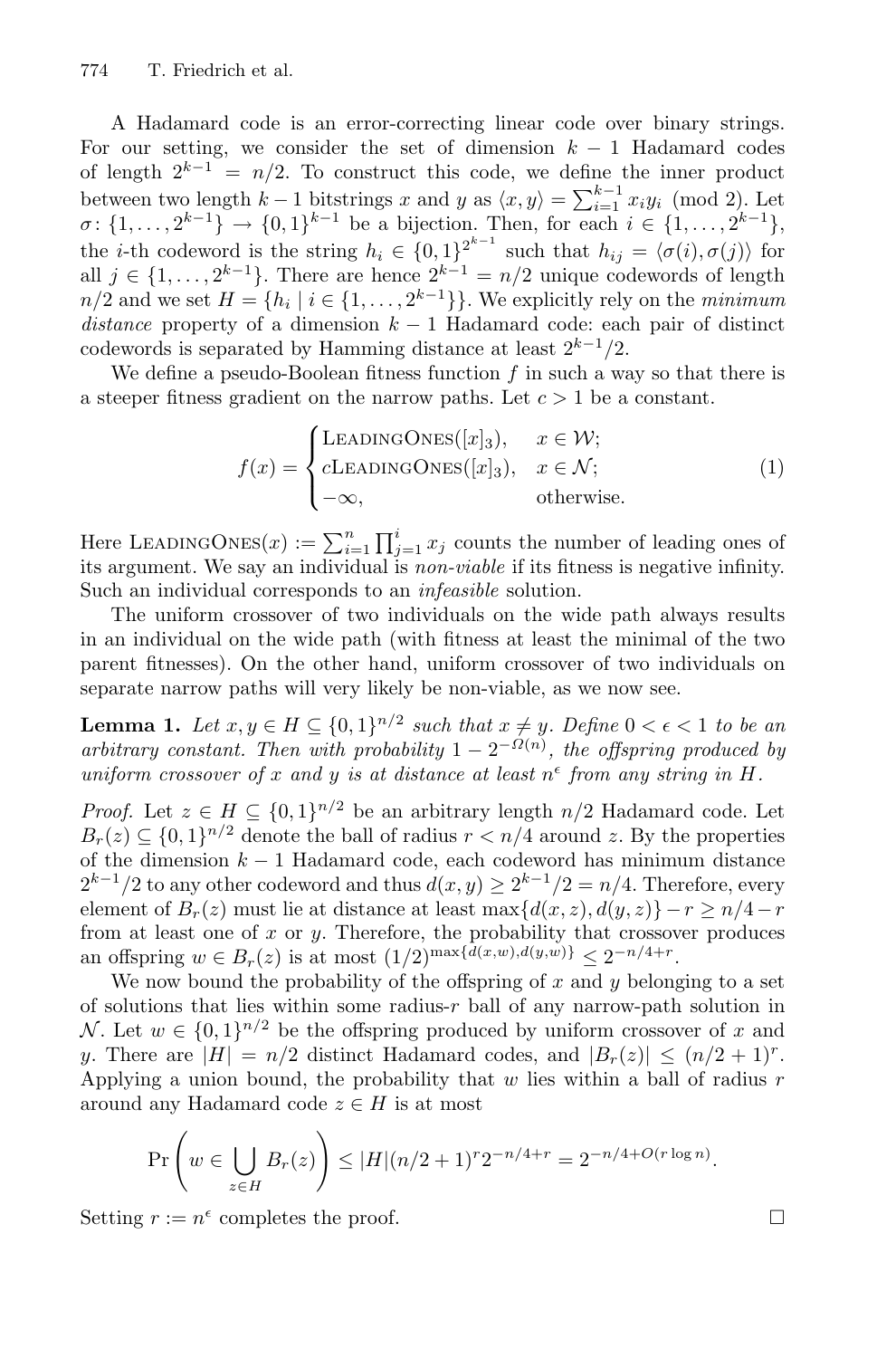Lemma [1](#page-3-0) implies that crossing over two solutions on distinct narrow paths is usually fatal: with overwhelming probability, the offspring is non-viable (or it lies on the wide path) because its narrow-path segment lies sufficiently far from any Hadamard code. Moreover, it is exponentially unlikely that a subsequent mutation operation applied to the offspring could repair the damage, since it would need to flip at least  $n^{\epsilon}$  bits to get to the nearest narrow path solution.

## <span id="page-4-0"></span>**3 Formal Analysis**

We now prove that a high recombination rate favors wide-path solutions during evolution, whereas a low recombination rate favors narrow-path solutions. Individuals that lie on the wide path are *robust* in the following sense. Let x be on the wide path and let  $y$  be on a narrow path. Consider any perturbation process that that changes some bits in a string, subject to the constraint that a constant number of bits change in expectation, and that number is concentrated around its expectation (e.g., uniform mutation with a  $\Theta(1/n)$  mutation rate, or changing  $\Theta(1)$  bits uniformly at random). If x undergoes this perturbation, it is non-viable only with probability  $\Theta(k/n) = o(1)$ . On the other hand, such a mutation on y results in a non-viable solution already with constant probability. It is therefore easy to see that in a dynamic environment where perturbations occur during evolution (as with our example in Sect. [1.1\)](#page-1-1), a process following the wide path will in general be more successful. The result is also interesting in a static context where the algorithm produces a string robust to changes *after* evolution, or in homologous landscapes in which the optimal solution lies only at the end of the wide path.

# **3.1 Algorithm**

We study a simple population-based evolutionary algorithm equipped with a recombination rate parameter  $p_r \in [0, 1]$  that dictates the frequency with which recombination is employed to generate offspring. The  $(\mu + 1)$  $(\mu + 1)$  GA (see Algorithm 1) is a steady-state genetic algorithm that maintains a population of  $\mu$  elements of  $\{0,1\}^n$  and uses uniform parent selection and truncation survival selection. In each iteration, with probability  $p_r$  two parents are chosen uniformly at random without replacement (this condition is not necessary for the result, but necessary for a simpler proof). An offspring is then produced by uniform crossover followed by mutation. Otherwise, with probability  $1-p<sub>r</sub>$  a single individual is chosen uniformly at random and an offspring is produced by mutation only. We examine its behavior at extremal recombination rates  $p_r \in \{0, 1\}.$ 

We construct the initial population  $P_0$  by selecting exactly one element uniformly at random from each path, hence  $\mu = n/2+1$ . For each length- $n/2$  string  $z' \in H$ , we construct a  $x \in \{0,1\}^n$  where the  $[x]_1$  is drawn uniformly at random from the set of length-k binary strings with at least  $log k$  ones,  $[x]_2 := z'$ , and the remaining positions are initialized uniformly at random. For the wide path, we choose a solution uniformly at random from  $\mathcal W$  by creating a string with the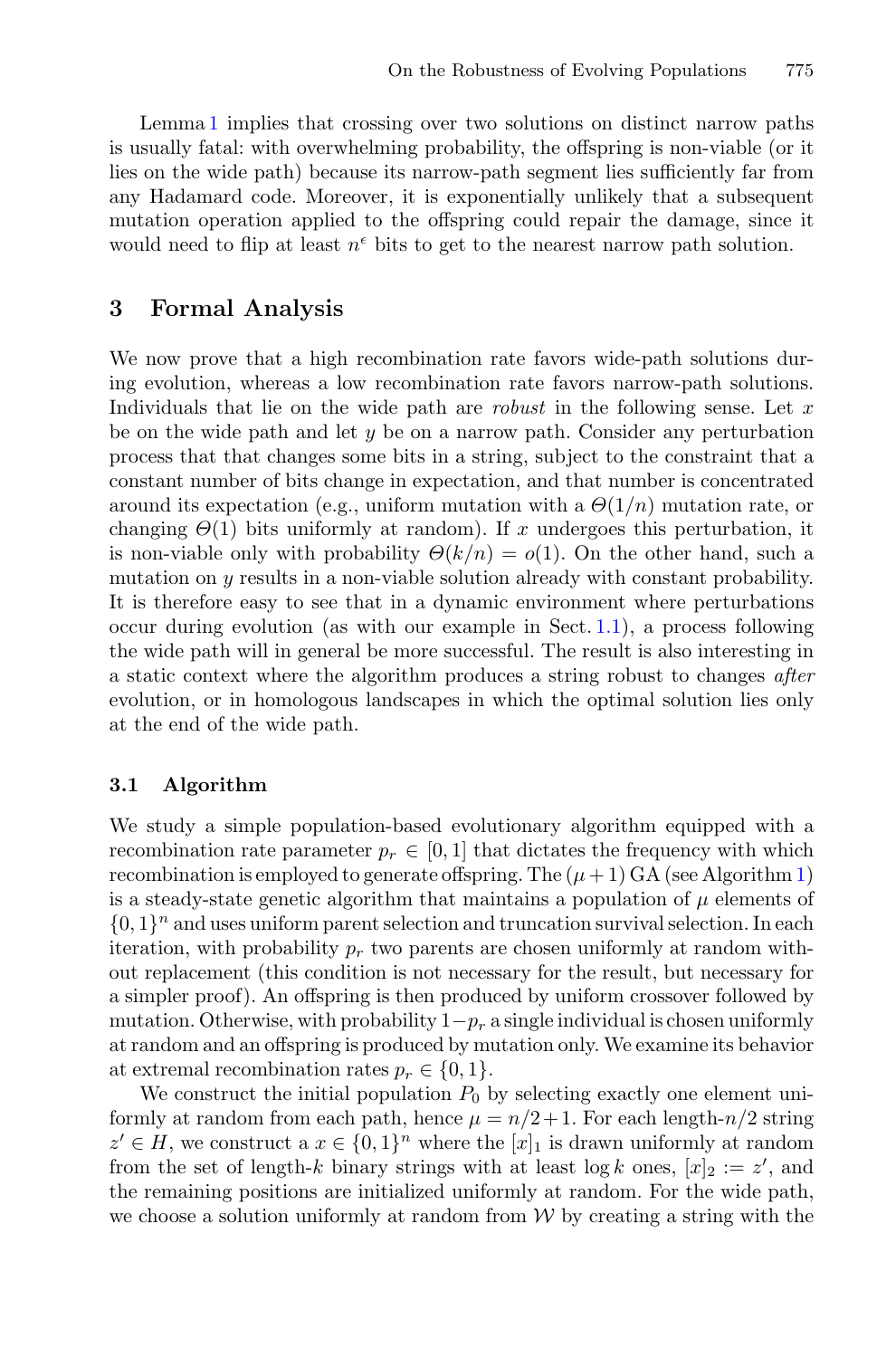## **Algorithm 1.** The  $(\mu + 1)$  GA with recombination rate  $p_r$

**for**  $t \leftarrow 0$  **to**  $\infty$  **do** Select *r* uniformly at random from [0*,* 1]; Select  $\{x, y\} \subseteq P_t$  uniformly at random; **if**  $r < p_r$  **then**  $x \leftarrow$  UniformCrossover(*x,y*); Create *z* by flipping each bit of *x* independently with probability  $1/n$ ; Let *u* ∈ *P*<sup>*t*</sup> ∪ {*z*} chosen s.t.  $\forall v \in P$ *t* ∪ {*z*}: *f*(*u*) ≤ *f*(*v*);  $P_{t+1} \leftarrow (P_t \cup \{z\}) \setminus \{u\};$ 

<span id="page-5-0"></span>first k bits set to zero, and the remaining string initialized uniformly at random. Our use of dimension- $\Omega(\log n)$  Hadamard codes requires a linear population size. In this paper we leave the effect of different orders of  $\mu$  as an open question.

<span id="page-5-2"></span>**Lemma 2.** Let  $P_0$  be the initial population described above. With probability  $1 - e^{-\Omega(n)}$ , at least  $(1 - \epsilon)n/4$  *narrow-path solutions have zero fitness.* 

*Proof.* The third segment of each string in  $P_0$  is drawn uniformly at random and so the number of leading ones is geometrically distributed. The event that a string has zero fitness occurs independently with probability 1/2. The count of zero-fitness narrow-path strings in  $P_0$  is binomially distributed and a simple application of Chernoff bounds completes the proof.  $\Box$ 

<span id="page-5-3"></span>**Lemma 3.** Let  $P_0$  be the initial population described above. Let  $c > 1$  be the *multiplicative constant defined in Eq.*[\(1\)](#page-3-1) *and let* a > 1 *be an arbitrary constant. With probability*  $1 - O(n^{-(a-1)})$ *,*  $\max\{f(x): x \in P_0\} \leq ac \log n$ *.* 

*Proof.* Since the initial fitnesses are geometrically distributed, the probability that a given leading-ones segment has  $\ell$  leading ones is  $(1/2)^{\ell+1}$ . Taking a union bound over all  $\mu = n/2 + 1$  solutions, the probability that no string has more than  $\ell$  leading ones is at least  $1 - (n/2 + 1)(1/2)^{\ell+1}$ .

The claim is proved by setting  $\ell = a \log n$ , since the fitness can be no higher than c multiplied by the number of leading ones in the third segment.  $\Box$ 

We show that mutation-only strategies favor the non-robust narrow-path solutions. We begin by proving it is unlikely that the initial fitness of any wide-path solution is improved within  $O(n \log^{1/c} n)$  generations.

<span id="page-5-1"></span>**Lemma 4.** Let  $P_0$  be the initial population described above and  $c > 1$  be the *multiplicative constant defined in Eq.*[\(1\)](#page-3-1)*. Let*  $f_0$  *be the initial fitness of the widepath solution in*  $P_0$ *. Then with probability*  $1 - o(1)$ *, after an*  $\log^{1/c} n$  *steps of the*  $(\mu + 1)$  *GA with*  $p_r = 0$ *, for any constant*  $a > 1$ *, every wide path solution has fitness at most*  $f_0$ .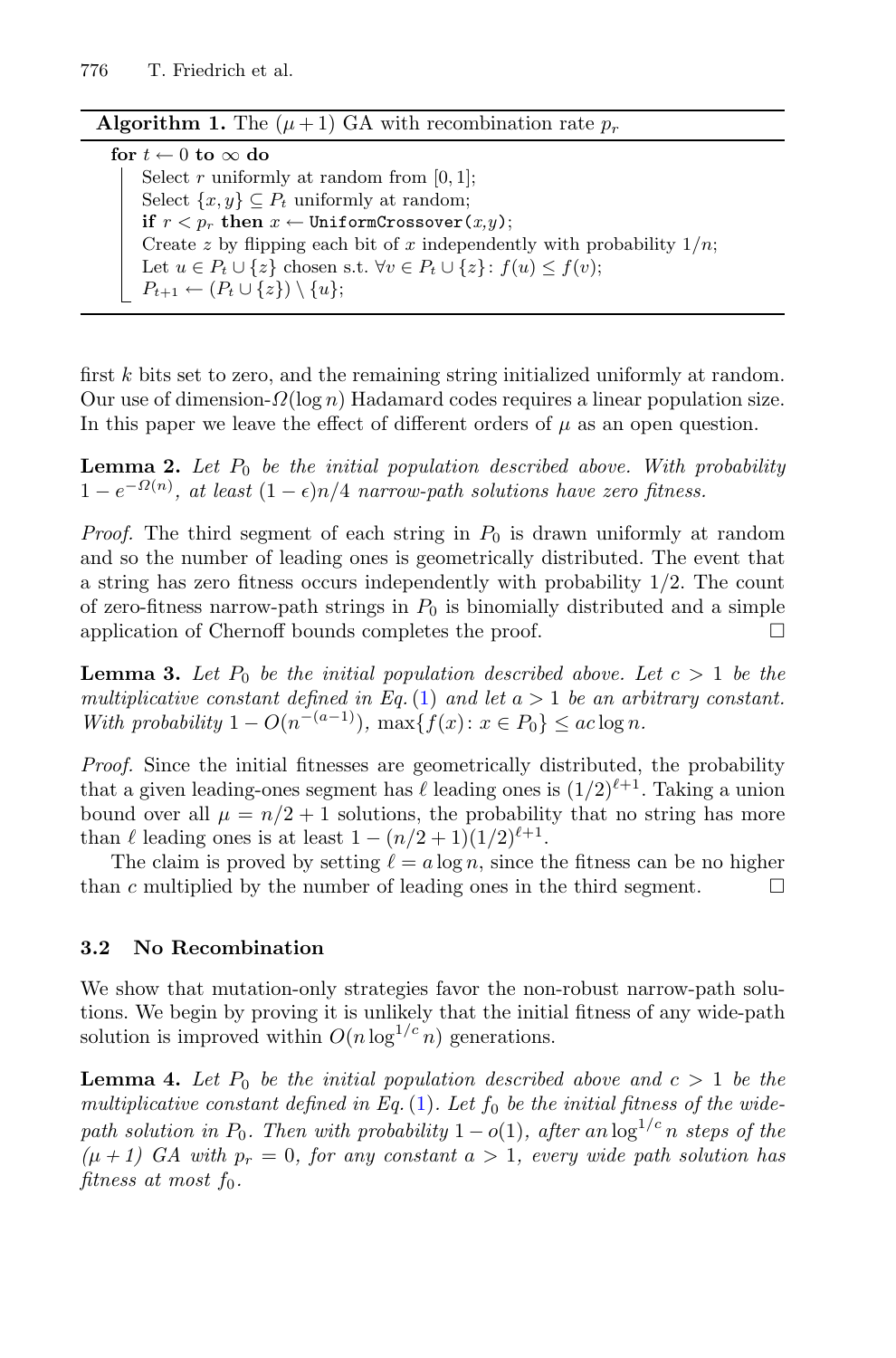*Proof.* Let  $\mathcal E$  be the event that the number of wide-path solutions after an  $\log^{1/c} n$ iterations is strictly less than  $n/\log^2 n$ . We first bound the probability of  $\mathcal{E}$ .

Denote as  $T_i$  the waiting time until the number of wide-path solutions increases, measured from the first generation in which there are  $i$  wide-path solutions. To jump to the wide-path from a narrow-path, mutation must flip  $\log \log n$ bits. This occurs in any generation with probability that vanishes superpolynomially fast, so we assume it does not happen during an  $\log^{1/c} n$  steps.

Each  $T_i$  is geometrically distributed with success probability at most  $i/\mu$ since at the very least we must select a wide-path solution for mutation. Let T be first time there are  $n/\log^2 n$  wide-path solutions in the population. Thus,  $E(T) = \sum_{i=1}^{n/\log^2 n} E(T_i) \ge \mu \sum_{i=1}^{n/\log^2 n} 1/i = \Theta(n \log n)$ . The probability that the number of wide-path solutions exceeds  $n/log^2n$  after an log<sup>1/c</sup> n generations is

$$
\Pr(\mathcal{E}) = 1 - \Pr(T \le an \log^{1/c} n) \ge 1 - \Pr\left(T \le \frac{a}{\log^{1-1/c} n} E(T)\right) = 1 - o(1).
$$

Here we have applied tail bounds on the sum of independent geometric random variables [\[4](#page-9-5)]. Assume there are i wide-path solutions in iteration  $t < an \log^{1/c} n$ . Then, under condition  $\mathcal{E}$ , the probability that the fitness of *any* wide-path solution is increased is at most  $i/(\mu n) \leq 2/(n \log^2 n)$ .

Let F be the event that no wide-path fitness ever increases during an  $\log^{1/c} n$ generations. By the law of total probability,  $Pr(\mathcal{F}) \geq Pr(\mathcal{E}) Pr(\mathcal{F} | \mathcal{E})$ , so

$$
\Pr(\mathcal{F}) \ge \Pr(\mathcal{E}) \left(1 - \frac{2}{n \log^2 n}\right)^{an \log^{1/c} n} \ge \Pr(\mathcal{E}) \left(1 - \frac{2a}{\log^{2-1/c} n}\right) = 1 - o(1),
$$

where we have applied Bernoulli's inequality.  $\Box$ 

**Theorem 5.** *Consider a run of the*  $(\mu + 1)$  *GA with*  $p_r = 0$  *initialized with*  $P_0$ *. With probability*  $1 - o(1)$ *, there exists a polynomial* poly $(n)$  *such that for all*  $t > \text{poly}(n)$  *all elements of*  $P_t$  *are on some narrow path.* 

*Proof.* We first argue that the fitness of the initial wide-path solution is  $f_0 \n\leq$ log log n with probability  $1-o(1)$ . The fitness of this individual depends only on what position in the leading-ones segment the first zero appears. This value is distributed geometrically with success probability 1/2. So the probability that the first zero appears beyond the (log log n)-th position is  $1-2^{-\log \log n} = 1-o(1)$ .

We say a solution  $x \in \{0,1\}^n$  is *high-fitness* if  $f(x) > f_0$ . We now argue that there are many high-fitness narrow-path solutions in  $P_0$ . Each narrow-path solution is high-fitness if it has more than  $(1/c)$  log log n leading ones, because its fitness is then strictly greater than  $\log \log n = f_0$ . Hence, the probability that an individual narrow-path solution is high-fitness is  $2^{-(1/c) \log \log n}$ . The initial  $n/2$  fitness-values are independent, so by Chernoff bounds, for some positive constant  $\gamma > 0$ , there are at least  $n/(\gamma \log^{1/c} n)$  high-fitness solutions with high probability. For the remainder of the proof, we assume this property holds.

Since an individual in the population can only be replaced by an offspring with a larger or equal fitness value, the count of high-fitness solutions never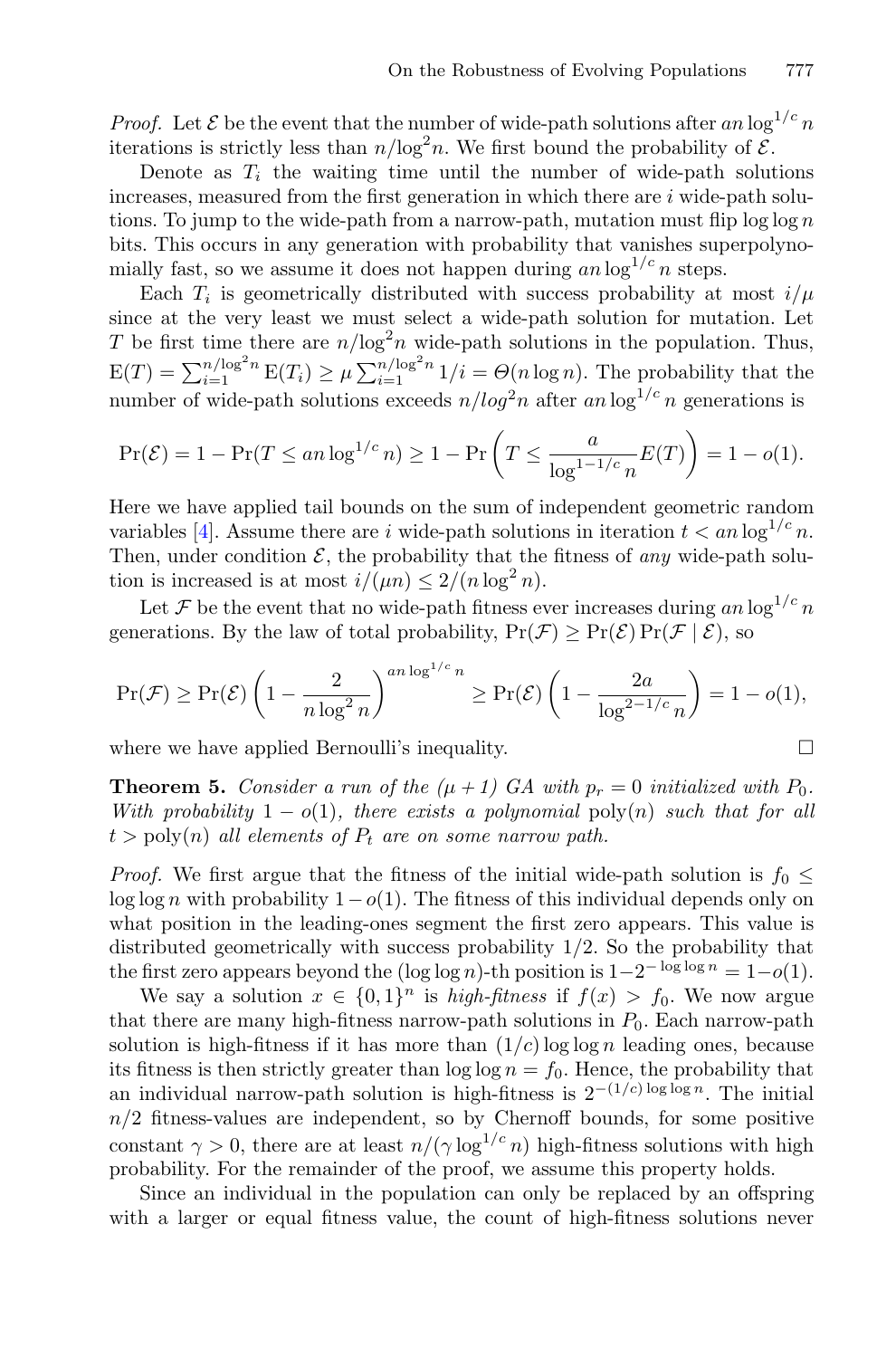decreases. Let  $X_t$  denote the 0–1 random variable such that  $X_t = 1$  if and only if a high-fitness solution is cloned in generation  $t$ . We have

$$
\Pr(X_t = 1) \ge \frac{1}{\mu} \frac{n}{\gamma \log^{1/c} n} \left(1 - \frac{1}{n}\right)^n \ge \frac{1}{a \log^{1/c} n},
$$

for  $a > 0$  a positive constant. Let  $S = \sum_{t=0}^{a n \log^{1/c} n} X_t$ . Obviously, S is a lower bound on the number of high-fitness solutions in the population after an  $\log^{1/c} n$ generations. Thus we have  $E(S) \geq n = 2(\mu - 1)$  and by Chernoff bounds,  $\Pr(S \leq \mu) \leq e^{-\Omega(n)}$ . Hence, with high probability, there are only high-fitness solutions in the population by generation an  $\log^{1/c} n$ .

Finally, we can apply Lemma [4](#page-5-1) to conclude that with probability  $1-o(1)$ , no wide-path solution was ever improved during the take-over period of high-fitness solutions. Under these events, no wide-path solution remains in the population.

After this point, a new wide-path solution appears only if a narrow-path solution is mutated onto the wide path. This requires changing at least  $\log \log n$  bits in the first segment for which we derive a superpolynomial waiting time w.h.p. When  $p_r = 0$ , the algorithm is identical to the  $(\mu+1)$  EA, which solves leading ones in polynomial time [\[12](#page-10-3)]. Iterations with no viable offspring only slow the process by a constant factor. After  $poly(n)$  steps, all individuals have fitness at least  $(n/2 - k) + 1$  and so no wide-path solution will ever be accepted.  $\Box$ 

## 3.3

We now prove that if the recombination rate is one, the  $(\mu + 1)$  GA favors robust wide-path solutions. The following lemma states narrow-path solutions are difficult to create by the crossover operation.

<span id="page-7-0"></span>**Lemma 6.** *Consider a run of the*  $(\mu + 1)$  *GA with*  $p_r = 1$  *initialized as above. With probability*  $1 - o(1)$ *, no new narrow-path offspring are accepted within*  $n<sup>3</sup>$ *generations.*

*Proof.* Let  $\mathcal{E}_t$  denote the event that the first narrow-path offspring is generated in generation t. We argue that  $Pr(\mathcal{E}_t)$  is sufficiently close to zero for all  $t \leq n^3$ . Consider a generation in which no new narrow-path offspring have been created yet. There are three possibilities for parent selection: (1) two wide-path solutions are selected as parents, (2) two narrow-path solutions are selected as parents, and (3) wide-path solution and a narrow path solution are selected as parents.

In the first case, the result of uniform crossover must lie on the wide-path since the offspring inherits the entire first segment from both parents. In this case it is up to mutation alone to move the offspring to a narrow path. However, since each narrow-path solution must have  $\log \log n$  ones in the first segment, mutation must flip  $\log \log n$  bits, which only happens with probability  $o(1)$ .

In the second case, since we assume no new narrow-path solutions have been produced by generation  $t$ , each pair of narrow-path solutions lie on distinct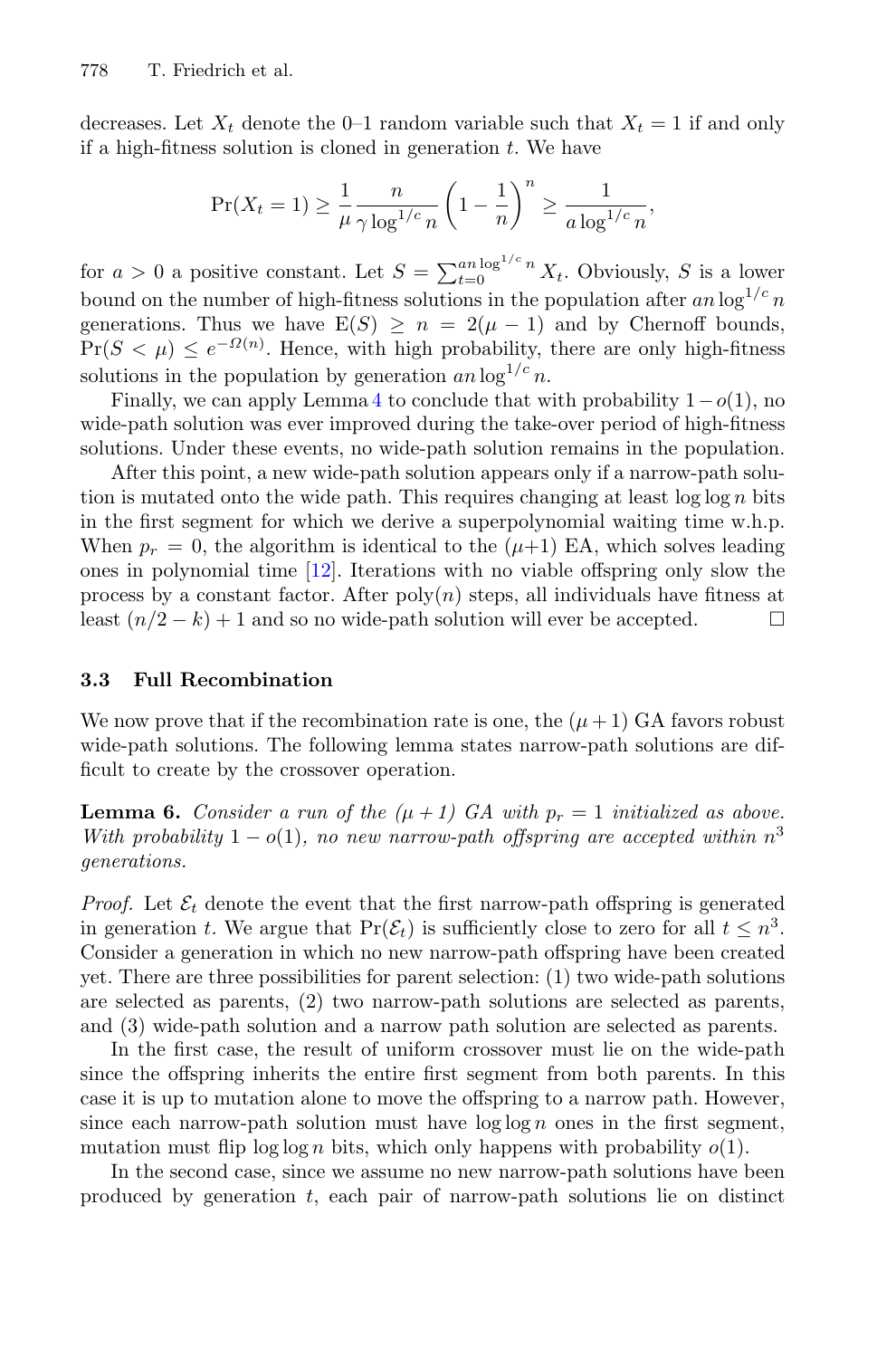paths. By Lemma [1,](#page-3-0) crossover between any two narrow-path solutions results in an offspring whose second segment is at least  $n^{\epsilon}$ -far from any Hadamard code.

For the third case, we can focus on a single Hadamard code, namely  $h_0 = 0^{n/2}$ , and then take a union bound over all n/2 codes. We define the *Hamming weight* of a binary string to be the number of ones it contains. Let  $X_t$  be the minimum Hamming weight in the second segment over all wide-path solutions at time  $t$ . If a wide-path solution is recombined with the unique narrow-path solution  $y \in \mathcal{N}$ with  $[y]_2 = h_0$ , then the expected Hamming weight of the offspring is  $X_t/2$ . Otherwise, if we cross a wide-path solution with some string z having  $m > 0$  ones in  $[z]_2$ , the expected Hamming weight of the offspring is  $X_t/2+m/2$ . The probability of selecting y is  $1/\mu$ . It is straight-forward to apply a negative drift argument [\[8,](#page-9-6)[9\]](#page-9-7) on the potential  $log(X_t)$  to show  $X_t$  does not hit zero within  $n^3$  generations with probability at most  $1/n^{4+\delta}$  for a constant  $\delta > 0$ . In total, the probability for the third case is at most  $2/n^{3+\delta}$ .

Therefore, letting  $p = \max_{0 \le t \le n^3} \{Pr(\mathcal{E}_t)\}\$ , the probability that the count of narrow-path solutions does not increase in the first  $n^3$  steps is bounded by or ii  $t_{t=1}^{n^3} (1 - \Pr(\mathcal{E}_t)) \ge (1 - p)^{n^3} \ge 1 - pn^3 = 1 - o(1).$ 

**Theorem 7.** *Starting from the initial population described above, with high probability, after*  $T = O(n^2 \log n)$  *iterations of the*  $(\mu + 1)$  *GA, all elements of* P<sup>T</sup> *are on the wide path and remain there for any polynomial number of steps.*

*Proof.* We show that with probability  $1 - o(1)$  the entire population converges to the wide path in  $O(n^2 \log n)$  steps. Subsequently, only wide-path solutions reproduce so we get superpolynomial waiting time for new narrow-path solutions.

Define  $W_t$  and  $Z_t$  to be the count of wide-path solutions and zero-fitness narrow path solutions in  $P_t$ , respectively. We condition on the following set of events, each holding with high probability: (1) a narrow-path offspring does not appear within  $n^3$  steps (Lemma [6\)](#page-7-0), ([2\)](#page-5-2)  $Z_0 \ge (1 - \epsilon)n/4$  (Lemma 2), and (3) the fitness of any solution in  $P_0$  is at most  $ac \log n$  for constants  $a, c > 1$  (Lemma [3\)](#page-5-3).

We divide a run of the  $(\mu + 1)$  GA into two phases. The first phase begins at  $t = 0$  and lasts until there are  $\Omega(n)$  wide-path solutions in the population. Let  $T_1 = \inf\{t \in \mathbb{N} : W_t > \mu/8\}$ . The first phase begins at  $t = 0$  and ends at  $t = T_1$ . During this phase, since we assume no narrow-path solutions are spontaneously created,  $W_t \leq \mu/8$  and  $Z_t \geq Z_0 - \mu/8$ . Moreover,  $W_{t+1} - W_t \geq 0$  for all  $t \leq T_1$ .

During this phase, a wide-path solution is chosen as a parent with probability  $W_t/\mu$  and the resulting offspring is on the wide path with probability at least  $1/(2en)$ . Under this event,  $W_{t+1} = W_t + 1$  only if a narrow-path solution is replaced in the selection phase. Since the fitness of the offspring is at least zero, the probability that a narrow path solution is selected for deletion is at least  $Z_t/\mu \geq (3-4\epsilon)/8$ . Thus at each iteration  $t \leq T_1$  in the first phase, we have  $Z_t/\mu \geq (3-4\epsilon)/8$ . Thus at each iteration  $t \leq T_1$  in the first phase, we have  $E(W_{t+1} - W_t \mid W_t) \geq W_t(3-4\epsilon)/(16\mu en) = \Omega(W_t/n^2)$ . We can bound the hitting time of  $W_t$  to  $\mu/8 = n/16$  using the General Drift Theorem of Lehre and Witt  $[6]$  $[6]$  to get  $T_1 = O(n^2 \log n)$  with probability  $1 - o(1)$ .

The second phase begins at time  $T_1 + 1$ . In this phase,  $W_t \geq \mu/8$  so two wide-path solutions are selected as parents for crossover with probability  $\Omega(1)$ .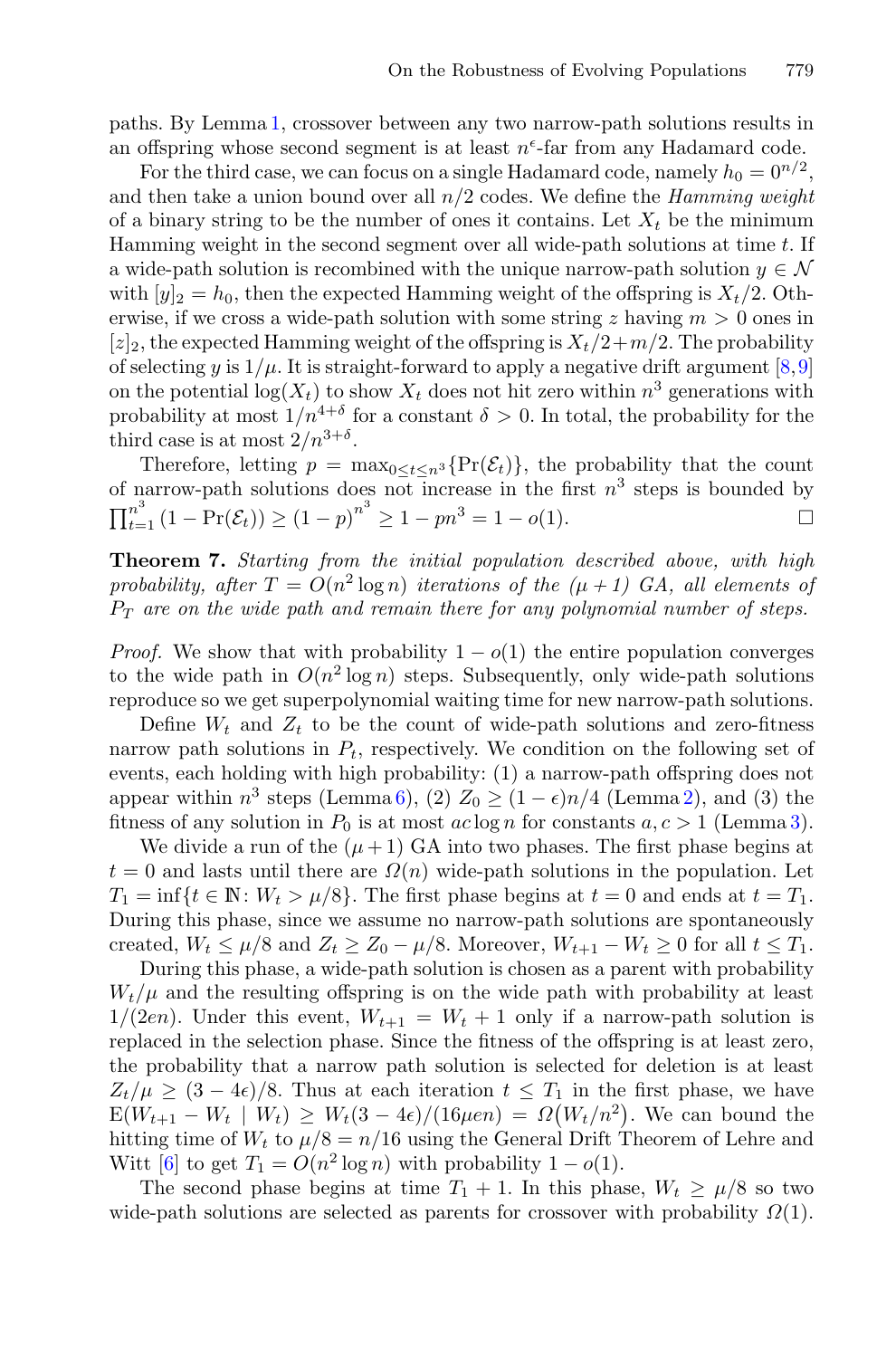If two wide-path solutions are selected as parents, the result of crossover (before mutation) must be on the wide path, and must have a fitness at least as high as the lowest fitness of the parents. With probability at least  $1/(en)$ , mutation can then flip the first zero in the leading-ones segment to improve the fitness of the offspring by at least 1. This offspring is accepted since it is strictly more fit than at least one element of  $P_t$  (its least fit parent). We call such a result a *success*.

The probability of a success in each iteration is  $\Omega(1/n)$  and independent. After  $c' \mu n$  iterations for an appropriate constant  $c' > 0$ , we have had at least  $\mu$  successes in expectation. We call a sequence of  $\mu$  successes a *round*. Let  $m =$  $\min\{f(x): x \in P_{T_1+1}\} \geq 0$  be the minimum fitness in the population at the start of phase two. After one round,  $\mu$  offspring have been accepted with fitness at least  $m+1$  so the minimum fitness in the population after the first round is at least 1. After  $1 + ac \log n$  rounds, the minimum fitness is at least  $(m + 1) + ac \log n$ ac log n. Since no new narrow-path solutions spontaneously appear during this time, it follows by Lemma [3](#page-5-3) that all narrow-path solutions present in the initial population must have been replaced by wide-path solutions during this phase.

Applying Chernoff bounds to the success count, with probability  $1 - e^{-\Omega(n)}$ , each round takes at most  $(1 + \epsilon)c'$   $\mu n = O(n^2)$  steps and we conclude all narrowpath solutions are replaced after  $O(n^2 \log n)$  rounds during the second phase.  $\Box$ 

**Acknowledgements.** The research leading to these results has received funding from the European Union Seventh Framework Programme (FP7/2007-2013) under grant agreement no. 618091 (SAGE) and the German Research Foundation (DFG) under grant agreement no. FR 2988 (TOSU).

# <span id="page-9-4"></span>**References**

- 1. Arora, S., Barak, B.: Computational Complexity: A Modern Approach, 1st edn. Cambridge University Press, New York (2009)
- <span id="page-9-0"></span>2. Doerr, B., Happ, E., Klein, C.: Crossover can provably be useful in evolutionary computation. Theor. Comput. Sci. **425**, 17–33 (2012)
- <span id="page-9-3"></span>3. Gardner, A., Kalinka, A.T.: Recombination and the evolution of mutational robustness. J. Theor. Biol. **241**(4), 707–715 (2006)
- <span id="page-9-5"></span>4. Janson, S.: Tail bounds for sums of geometric and exponential variables. (2014). <http://www2.math.uu.se/svante/papers/sjN14.pdf>
- <span id="page-9-1"></span>5. Kötzing, T., Sudholt, D., Theile, M.: How crossover helps in pseudo-Boolean optimization. In: GECCO, pp. 989–996 (2011)
- <span id="page-9-8"></span>6. Lehre, P.K., Witt, C.: General drift analysis with tail bounds. [arXiv:1307.2559](http://arxiv.org/abs/1307.2559) [cs.NE] (2013)
- <span id="page-9-2"></span>7. Lehre, P.K., Yao, X.: Crossover can be constructive when computing unique inputoutput sequences. Soft Comput. **15**(9), 1675–1687 (2011)
- <span id="page-9-6"></span>8. Oliveto, P.S., Witt, C.: Simplified drift analysis for proving lower bounds in evolutionary computation. Algorithmica **59**(3), 369–386 (2011)
- <span id="page-9-7"></span>9. Oliveto, P.S., Witt, C.: Erratum: simplified drift analysis for proving lower bounds in evolutionary computation. [arXiv:1211.7184](http://arxiv.org/abs/1211.7184) [cs.NE] (2012)